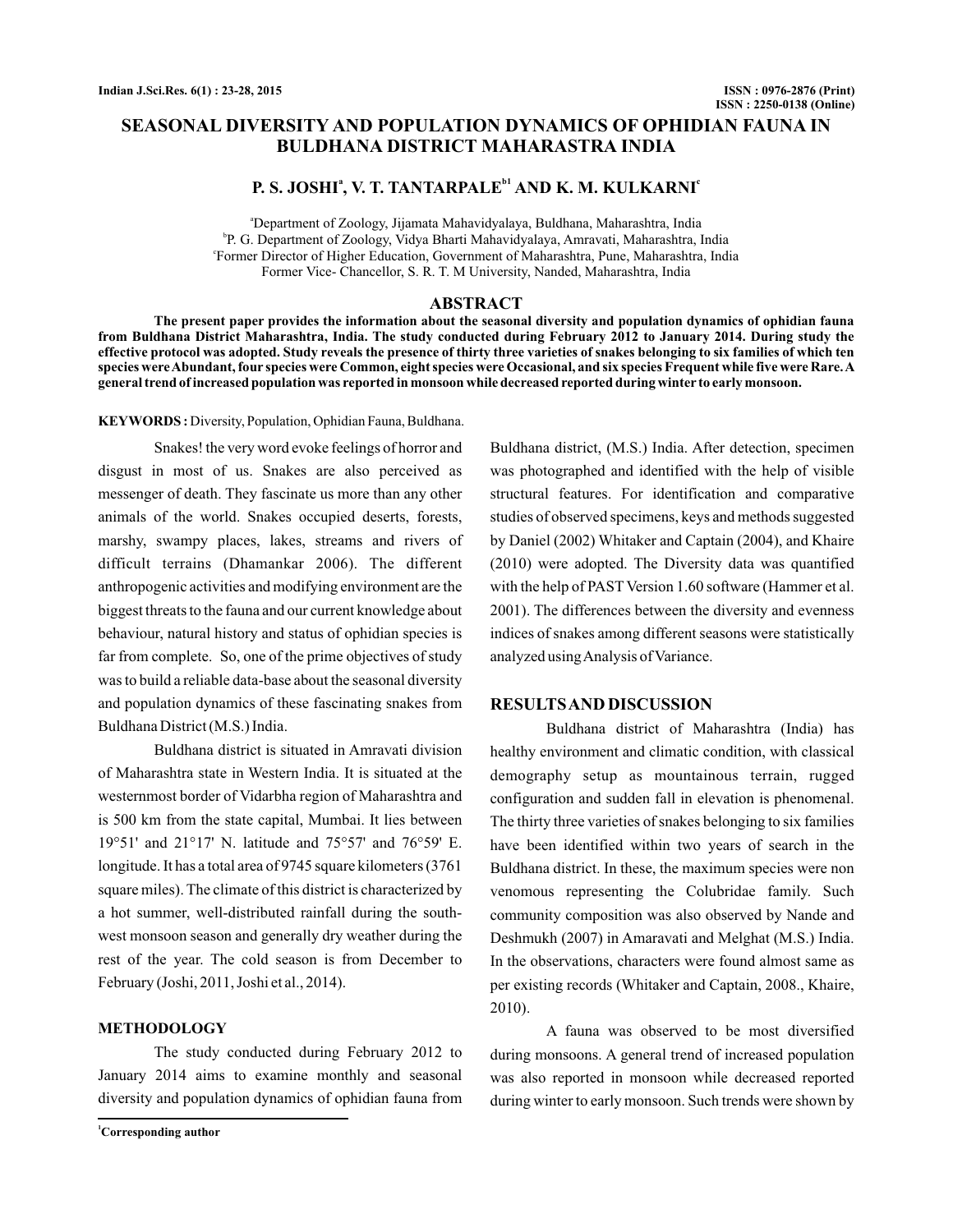| Sr.<br>No.               | <b>Scientific Name*</b>                                                       | Common Name*                   | <b>Type</b>               | Length<br>Max.<br>(inch) | <b>Relative</b><br>Domin<br>-ance | Occurr<br>-ence<br><b>Status</b> |  |  |  |  |  |
|--------------------------|-------------------------------------------------------------------------------|--------------------------------|---------------------------|--------------------------|-----------------------------------|----------------------------------|--|--|--|--|--|
| Family: Typhlopidae      |                                                                               |                                |                           |                          |                                   |                                  |  |  |  |  |  |
| 1.                       | Grypotyphlops acutus                                                          | Beaked worm snake              | NV                        | 014                      | 1.175                             | $\boldsymbol{\mathrm{F}}$        |  |  |  |  |  |
| 2.                       | Ramphotyphlops braminus                                                       | Common worm snake              | NV                        | 006                      | 4.837                             | $\mathcal{C}$                    |  |  |  |  |  |
|                          | <b>Family: Pythonidae</b>                                                     |                                |                           |                          |                                   |                                  |  |  |  |  |  |
| 3.                       | Python molurus molurus                                                        | Indian rock python             | NV                        | 124                      | 0.361                             | O                                |  |  |  |  |  |
|                          | <b>Family: Boidae</b>                                                         |                                |                           |                          |                                   |                                  |  |  |  |  |  |
| 4.                       | Gongylophis conicus                                                           | Common sand boa                | NV                        | 038                      | 3.165                             | ${\bf F}$                        |  |  |  |  |  |
| 5.                       | Eryx johnii                                                                   | Red sand boa                   | NV                        | 036                      | 0.814                             | R                                |  |  |  |  |  |
|                          |                                                                               | <b>Family: Colubridae (NV)</b> |                           |                          |                                   |                                  |  |  |  |  |  |
| 6.                       | Amphiesma stolatum                                                            | Striped keelback               | NV                        | 018                      | 1.537                             | ${\bf F}$                        |  |  |  |  |  |
| 7.                       | Argyrogena fasciolata                                                         | <b>Banded</b> racer            | NV                        | 040                      | 5.244                             | A                                |  |  |  |  |  |
| 8.                       | Coronella branchyura                                                          | Indian smooth snake            | NV                        | 012                      | 0.271                             | $\mathcal{O}$                    |  |  |  |  |  |
| 9.                       | Coelognathus h. helena                                                        | Common trinket snake           | NV                        | $\overline{048}$         | 5.289                             | A                                |  |  |  |  |  |
| 10.                      | Coelognathus h. monticollaris                                                 | Montane trinket snake          | NV                        | 030                      | 0.407                             | $\Omega$                         |  |  |  |  |  |
| 11.                      | Dendrelaphis tristis                                                          | Bronzback tree snake           | NV                        | 046                      | 1.627                             | $\boldsymbol{\mathrm{F}}$        |  |  |  |  |  |
| 12.                      | Lycodon aulicus                                                               | Common wolf snake              | NV                        | 018                      | 8.002                             | A                                |  |  |  |  |  |
| 13.                      | Lycodon flavomaculatus                                                        | Yellow spotted wolf snake      | NV                        | 014                      | 3.526                             | $\overline{C}$                   |  |  |  |  |  |
| 14.                      | Lycodon striatus                                                              | Barred wolf snake              | $\ensuremath{\text{NV}}$  | 016                      | 5.154                             | A                                |  |  |  |  |  |
| 15.                      | Macropisthodon plumbicolour                                                   | Green keelback                 | NV                        | $\overline{024}$         | 3.526                             | $\overline{C}$                   |  |  |  |  |  |
| 16.                      | Oligodon arnesis                                                              | Common kukri snake             | NV                        | 018                      | 6.419                             | A                                |  |  |  |  |  |
| 17.                      | Oligodon taeniolatus                                                          |                                | NV                        | 014                      | 0.723                             | $\mathbf{O}$                     |  |  |  |  |  |
| 18.                      | Ptyas mucosa                                                                  | Indian rat snake               | NV                        | 090                      | 10.17                             | A                                |  |  |  |  |  |
| 19.                      | Sibynophis subpunctatus                                                       | Black headed snake             | NV                        | 018                      | 0.949                             | $\mathcal{O}$                    |  |  |  |  |  |
| 20.                      | Xenochrophis piscator                                                         | Checkered keelback             | NV                        | 048                      | 10.26                             | A                                |  |  |  |  |  |
|                          |                                                                               | <b>Family: Colubridae (SV)</b> |                           |                          |                                   |                                  |  |  |  |  |  |
| 21.                      | Ahaetulla nasuta                                                              | Common vine snake              | SV                        | 036                      | 0.769                             | $\Omega$                         |  |  |  |  |  |
| 22.                      | Boiga trigonata                                                               | Indian cat snake               | SV                        | 030                      | 6.103                             | А                                |  |  |  |  |  |
| 23.                      | Elachistodon westermanni                                                      | Indian egg eater               | SV                        | 030                      | 0.045                             | $\mathbb{R}$                     |  |  |  |  |  |
| 24.                      | Psammophis condanarus                                                         | Condanarus sand snake          | SV                        | 042                      | 1.763                             | $\overline{F}$                   |  |  |  |  |  |
| 25.                      | Psammophis leithii                                                            | Leith's sand snake             | <b>SV</b>                 | 036                      | 0.587                             | $\mathbf O$                      |  |  |  |  |  |
| 26.                      | Psammophis longifrons                                                         | Stout sand snake               | SV                        | 048                      | 0.587                             | $\mathcal{O}$                    |  |  |  |  |  |
|                          |                                                                               | <b>Family: Elapidae</b>        |                           |                          |                                   |                                  |  |  |  |  |  |
| 27.                      | <b>Bungarus</b> fasciatus                                                     | <b>Banded</b> krait            | V                         | 036                      | 0.045                             | R                                |  |  |  |  |  |
| 28.                      | Bungarus caeruleus                                                            | Common krait                   | $\mathbf V$               | 060                      | 4.611                             | $\mathbf C$                      |  |  |  |  |  |
| 29.                      | Calliophis melanurus                                                          | Slender coral snake            | $\ensuremath{\mathbf{V}}$ | 015                      | 0.135                             | $\mathbf R$                      |  |  |  |  |  |
| 30.                      | Naja naja                                                                     | India spectacled cobra         | V                         | 075                      | 6.645                             | A                                |  |  |  |  |  |
| <b>Family: Viperidae</b> |                                                                               |                                |                           |                          |                                   |                                  |  |  |  |  |  |
| 31.                      | Daboia russelii                                                               | Russell's viper                | V                         | 048                      | 6.238                             | A                                |  |  |  |  |  |
| 32.                      | Echis carinatus                                                               | Saw-scaled viper               | $\ensuremath{\mathbf{V}}$ | 024                      | 1.356                             | F                                |  |  |  |  |  |
| 33.                      | Trimeresurus gramineus                                                        | Green pit viper                | V                         | 016                      | 0.090                             | $\mathbb{R}$                     |  |  |  |  |  |
|                          | Type: NV- Non Venomous; SV - Semi Venomous; V - Venomous                      |                                |                           |                          |                                   |                                  |  |  |  |  |  |
|                          | Occurrence Status: A- Abundant; C- Common; F-Frequent; O- Occasional; R- Rare |                                |                           |                          |                                   |                                  |  |  |  |  |  |

# **Table 1: Representing the Status of Ophidian Species in Buldhana District Maharastra India**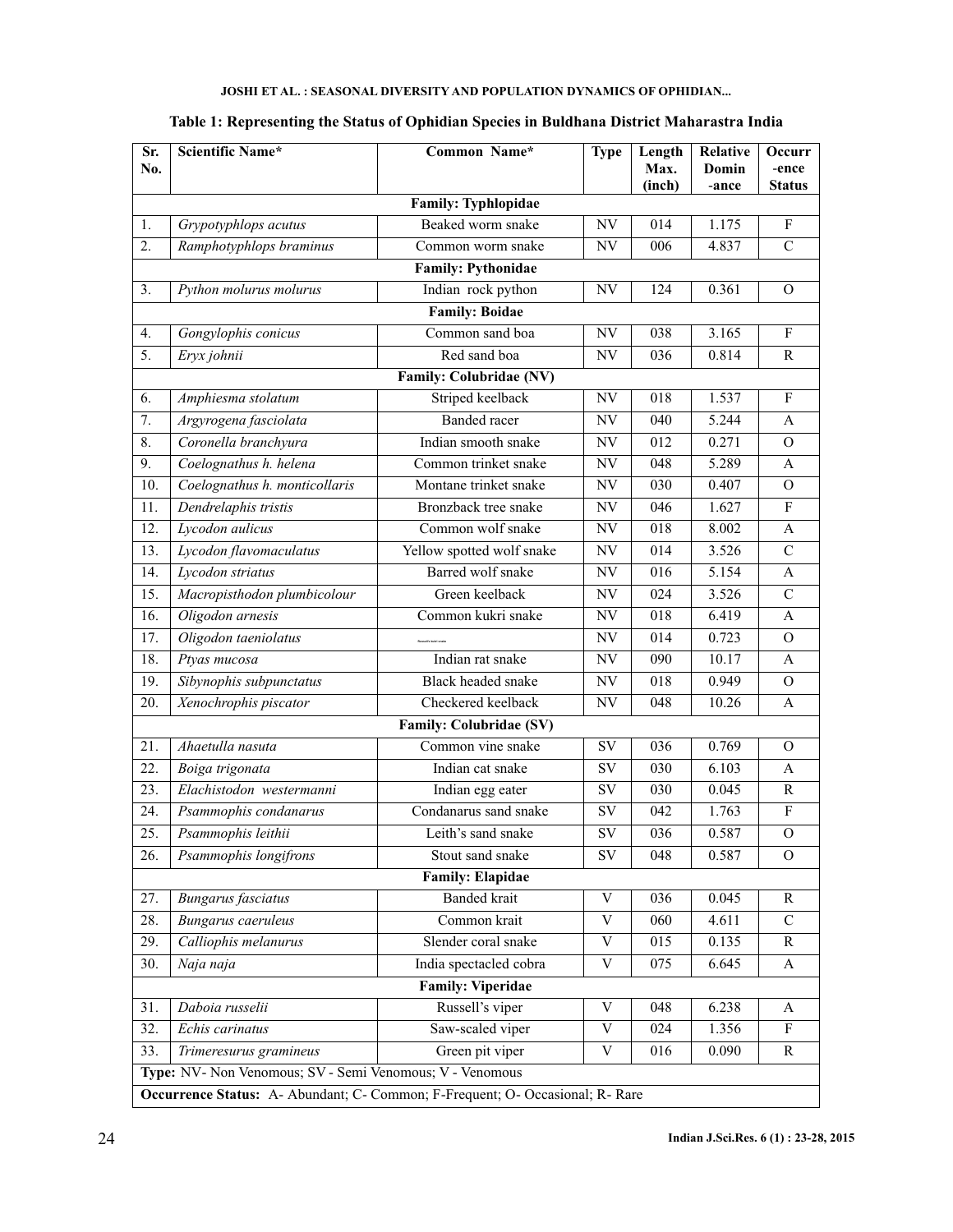

**JOSHI ET AL. : SEASONAL DIVERSITY AND POPULATION DYNAMICS OF OPHIDIAN...**

**Figure 1: Representing Status of Ophidian Species in Buldhana District Maharastra, India**

| Sr.<br>No.                                                            | Family             | <b>Percent</b><br>occurrence | <b>Relative</b><br>occurrence | <b>Occurrence</b><br><b>Status</b> |  |  |  |
|-----------------------------------------------------------------------|--------------------|------------------------------|-------------------------------|------------------------------------|--|--|--|
| 1.                                                                    | <b>Typhlopidae</b> | 6.060                        | 6.009                         |                                    |  |  |  |
| $\overline{2}$ .                                                      | Pythonidae         | 3.030                        | 0.366                         | R                                  |  |  |  |
| 3.                                                                    | <b>Boidae</b>      | 6.060                        | 3.977                         |                                    |  |  |  |
| 4.                                                                    | Colubridae         | 63.64                        | 70.55                         | А                                  |  |  |  |
| 5.                                                                    | Elapidae           | 12.12                        | 11.42                         |                                    |  |  |  |
| 6.                                                                    | <b>Viperidae</b>   | 9.090                        | 7.678                         | F                                  |  |  |  |
| <b>Occurrence Status:</b><br>A- Abundant; C - Common; F - Frequent; O |                    |                              |                               |                                    |  |  |  |
| Occasional; R-Rare                                                    |                    |                              |                               |                                    |  |  |  |

**Table 2: Representing Status of Ophidian Families in Buldhana District Maharastra India**



**Figure 2 : Representing Status of Ophidian Families in Buldhana District Maharastra India**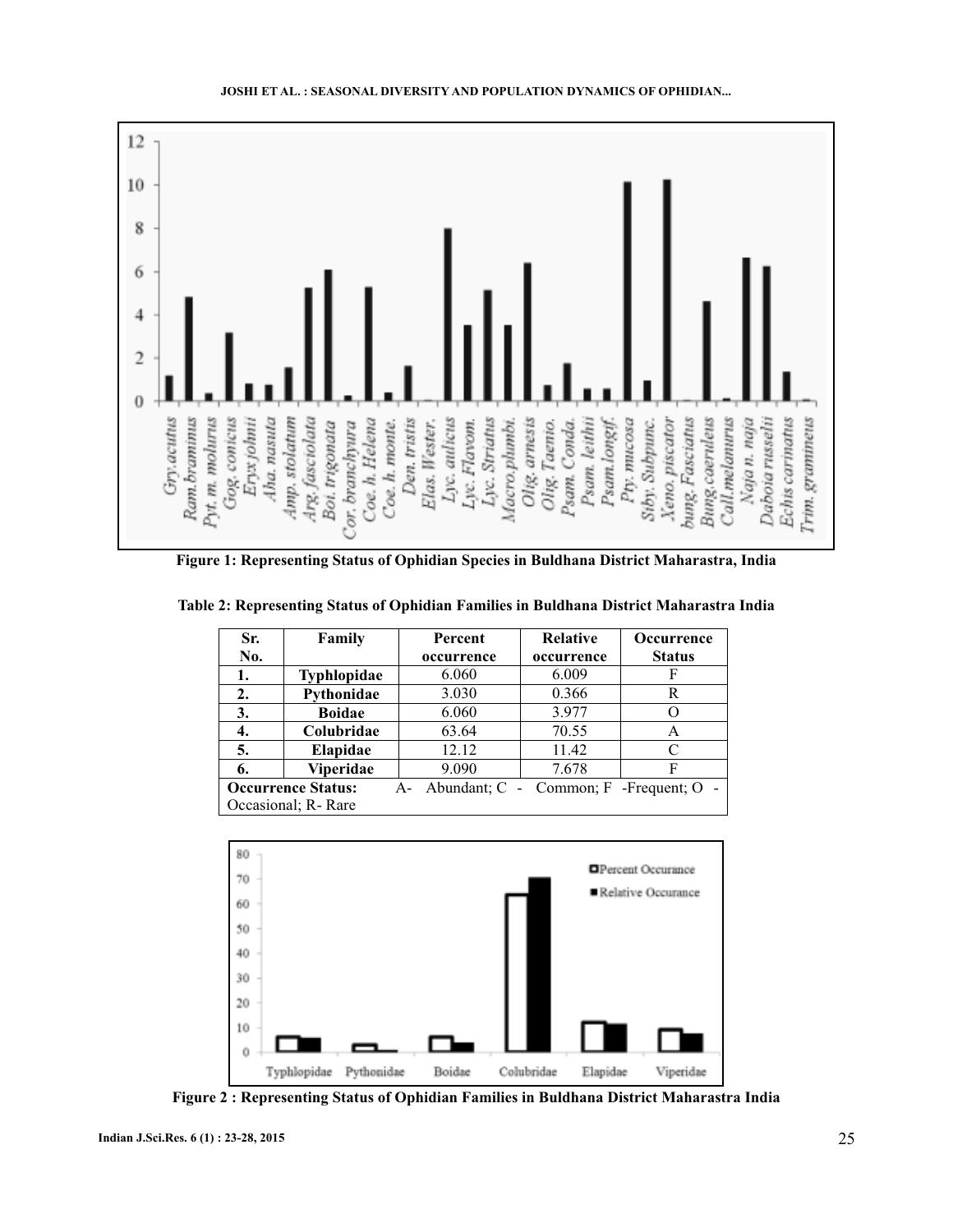| Year / Month                                                                                        | No. of<br>species | Mean $%$<br>abundance <sup>a</sup> | <b>Shannon</b><br>diversity <sup>b</sup> | Equitability <sup>c</sup> | <b>Species</b><br>richness <sup>d</sup> |  |  |  |  |  |
|-----------------------------------------------------------------------------------------------------|-------------------|------------------------------------|------------------------------------------|---------------------------|-----------------------------------------|--|--|--|--|--|
| 2012-13                                                                                             |                   |                                    |                                          |                           |                                         |  |  |  |  |  |
| <b>Summer</b>                                                                                       | 22                | 09.684                             | 2.851                                    | 0.9224                    | 4.667                                   |  |  |  |  |  |
| <b>Monsoon</b>                                                                                      | 28                | 27.994                             | 2.981                                    | 0.8947                    | 5.403                                   |  |  |  |  |  |
| Winter                                                                                              | 21                | 11.472                             | 2.664                                    | 0.8750                    | 4.289                                   |  |  |  |  |  |
| 2013-14                                                                                             |                   |                                    |                                          |                           |                                         |  |  |  |  |  |
| <b>Summer</b>                                                                                       | 19                | 09.324                             | 2.671                                    | 0.9071                    | 4.041                                   |  |  |  |  |  |
| <b>Monsoon</b>                                                                                      | 27                | 28.357                             | 3.056                                    | 0.9274                    | 5.117                                   |  |  |  |  |  |
| Winter                                                                                              | 25                | 13.169                             | 2.964                                    | 0.9208                    | 4.706                                   |  |  |  |  |  |
| $a$ = Mean percent abundance of snake populations was significantly different (F=31.413, df=05,     |                   |                                    |                                          |                           |                                         |  |  |  |  |  |
| $p<0.05$ ). b = Diversity values of snake populations was significantly different (F=8.191, df=05,  |                   |                                    |                                          |                           |                                         |  |  |  |  |  |
| $p<0.05$ ). c = Species equitability among different seasons was significantly different (F=17.274, |                   |                                    |                                          |                           |                                         |  |  |  |  |  |
| $df=05$ , p<0.05). $d =$ Species richness among different seasons was significantly not different   |                   |                                    |                                          |                           |                                         |  |  |  |  |  |
| $(F=1.412, df=05, p>0.05)$ .                                                                        |                   |                                    |                                          |                           |                                         |  |  |  |  |  |

**Table 3: Diversity of Ophidian Fauna During February 2012 to January 2014 in Buldhana District Maharastra India**



**Figure 3.1 : Dendrogram Showing the Similarity of Ophidian Fauna in Different Seasons During February 2012 to January 2014 in Buldhana District Maharastra India**

every species from all families of snakes. As the Snakes are cold-blooded animals accordingly during winter to early summer they hibernate in their burrows or resting places, which was the cause behind their minimum diversity in the winter to early summer season. Due to favourable

environmental condition, monsoon is the breeding season for most of the snakes' which leads to their maximum population in rainy season (Joshi 2009, Pal et al. 2012).

The following tables provide complete information about all the observed species.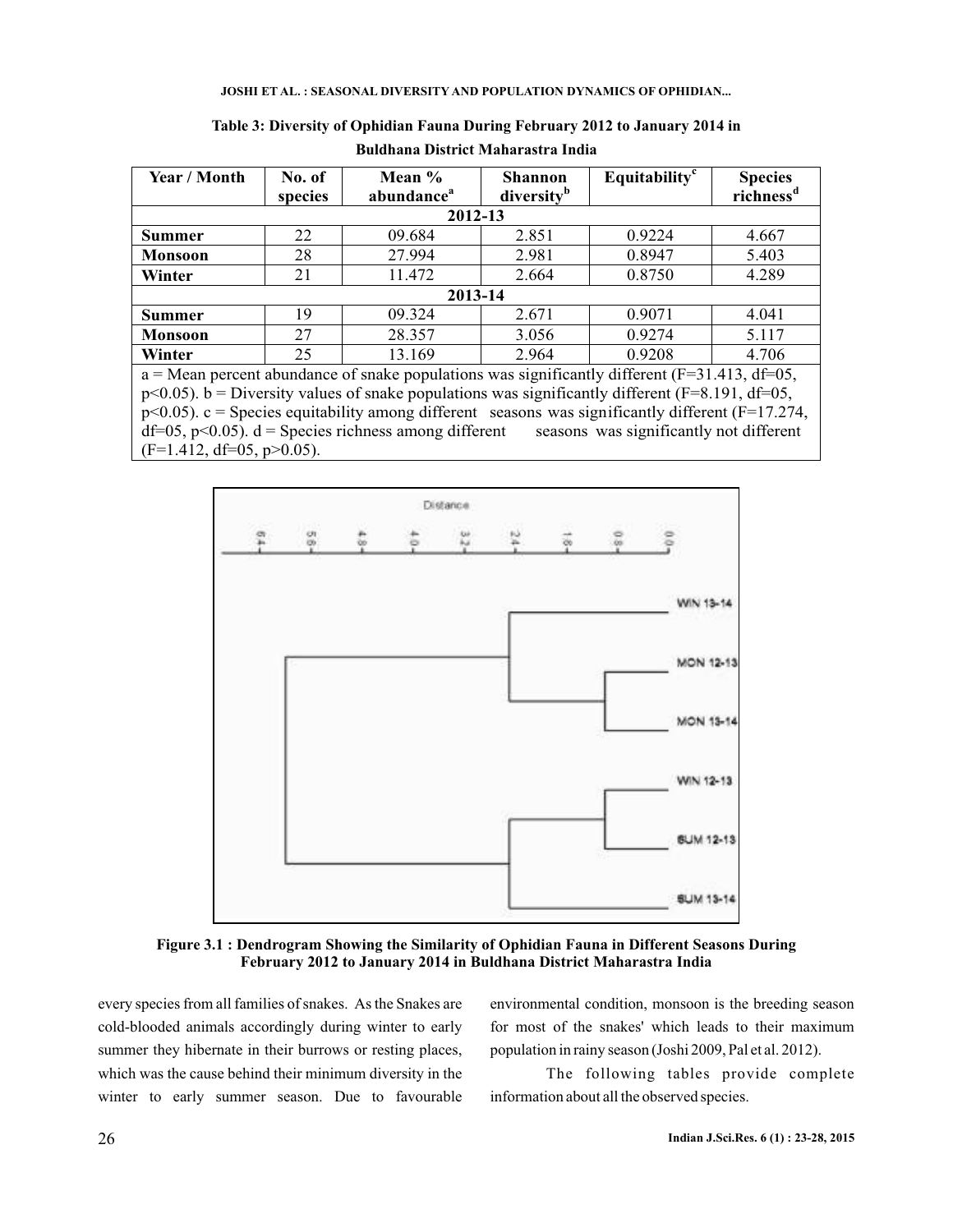The Ptyas mucosa and Xenochrophis piscator were showed the maximum while Calliophis melanurus, Elachistodon westermanni and Trimeresurus gramineus were observed with least relative dominance. (Figure 1)

The Colubridae family contributes maximum percent as well relative occurrence while least was showed by Pythonidae and Viperidae. (Figure 2)

The similarity in species composition with number of species was observed maximum in Monsoon followed by winter and summer (Figure 3.1). The number of species in different seasons showed the significant relationship with different diversity indices (Figure 3.2).



**Figure 3.2. Relation Between No. of Ophidian Species And Different Diversity Indices**